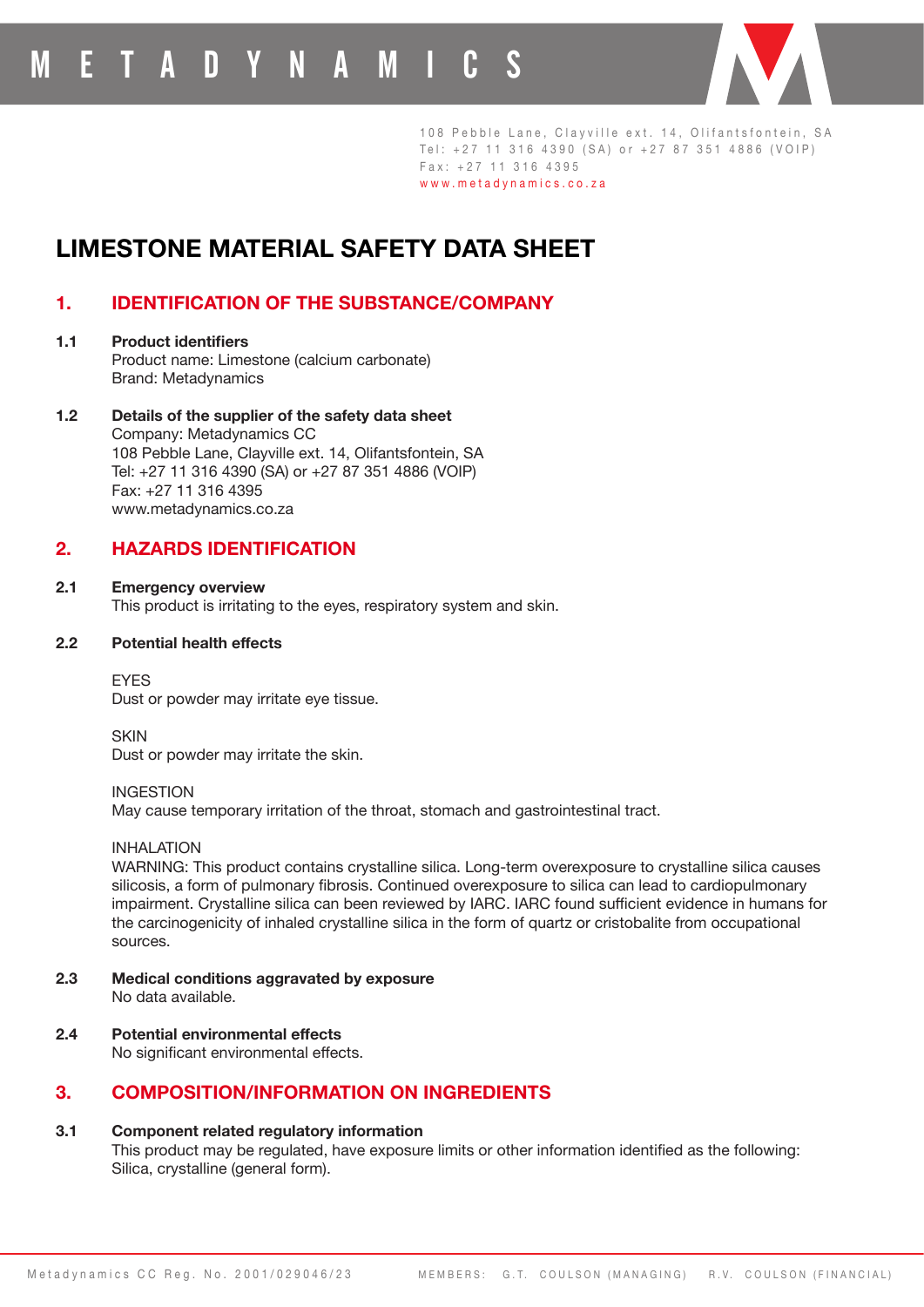

#### **3.2 Component information**

This product is considered hazardous under 29 CFR 1910.1200 (Hazard Communication).

## **4. FIRST AID MEASURES**

#### **4.1 Description of first aid measures**

#### IF INHALED

Move to fresh air. Dust in throat and nasal passages should clear spontaneously. Contact a physician if irritation persists or later develops.

#### IN CASE OF SKIN CONTACT

Wash with soap and water. Contact a physician if irritation persists or later develops.

#### IN CASE OF EYE CONTACT

 Immediately flush eye(s) with plenty of clean water for at least 15 minutes, while holding the eyelid(s) open. Occasionally lift the eyelids) to ensure thorough rinsing. Beyond flushing, do not attempt to remove material from the eye(s). Contact a physician if irritation persists or later develops.

#### IF SWALLOWED

If person is conscious, give large quantity of water and induce vomiting; however, never attempt to make an unconscious person drink or vomit. Get immediate medical attention.

## **5. FIRE FIGHTING MEASURES**

- **5.1 Extinguishing media**  None required.
- **5.2 Flashpoint (method used)** Not flammable.
- **5.3 Flammable limits in air** Not flammable.
- **5.4 Unusual fire and explosion hazards** Contact with powerful oxidising agents may cause fire and/or explosions.

## **6. ACCIDENTAL RELEASE MEASURES**

## **6.1 Containment procedures**

Contain the discharged material.

#### **6.2 Clean-up procedures**

Provide adequate ventilation. Cleanup personnel should use personal protective equipment to reduce eye contact, inhalation of dust and prolonged skin contact. Use vacuum equipment with HEPA filters or wet sweeping/dust suppressant if sweeping is required. Personal safety, handling and exposure recommendations described elsewhere in this data sheet apply to exposure during clean up of spilled material and must be followed.

#### **6.3 Evacuation procedures**

None necessary.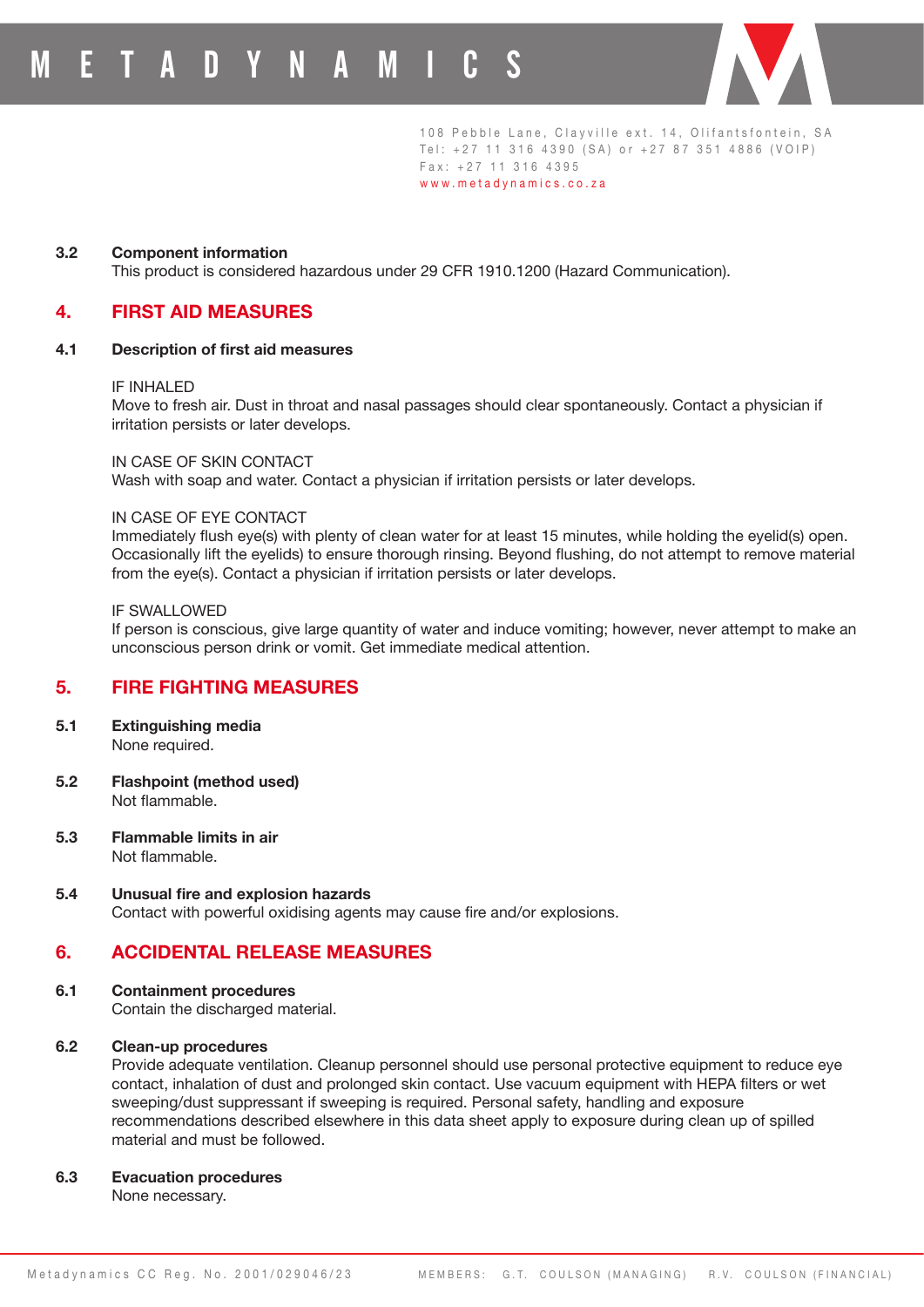

## **7. HANDLING AND STORAGE**

- **7.1 Handling procedures**  Avoid getting this material into contact with your skin and eyes.
- **7.2 Storage procedures** Store in a cool, dry, well-ventilated area.

## **8. EXPOSURE CONTROLS/PERSONAL PROTECTION**

#### **8.1 Personal protective equipment**

#### EYE/FACE PROTECTION

Safety glasses with side shields should be worn as minimum protection. Dust goggles should be worn when excessively (visible) dusty conditions are present or are anticipated.

SKIN PROTECTION See "Hygiene" section below.

#### RESPIRATORY PROTECTION

For respirable quartz levels that exceed or are likely to exceed an 8-hr TWA of 0.1mg/m<sup>3</sup>, a NIOSH approved dust respirator is recommended. For respirable quartz levels that exceed or are likely to exceed an 8-hr TWA of 0.5mg/m<sup>3</sup>, a NIOSH approved HEPA filter respirator is recommended. If respirable quartz levels exceed or are likely to exceed an 8-hr TWA of 5mg/m<sup>3</sup>, a NIOSH approved positive pressure, full face respirator or equivalent is recommended. Respirator use must comply with applicable MSHA or OSHA standards, which include provisions for a user training program, respirator repair and cleaning, respirator fit testing, and other requirements.

#### HYGIENE METHODS

Wash dust-exposed skin with soap and water before eating, drinking, smoking, and using toilet facilities. Wash work clothes after each use.

#### **8.2 Other control methods**

Respirable dust and quartz levels should be monitored regularly. Dust and quartz levels in excess of appropriate exposure limits should be reduced by all feasible engineering controls, including (but not limited to) wet suppression, ventilation, process enclosure, and enclosed employee work stations.

## **9. PHYSICAL AND CHEMICAL PROPERTIES**

## **9.1 Information on basic physical and chemical properties**

a) Colour: light cream b) pH: 9 c) Oil absorption: 13 – 15 % d) Moisture:  $1 - 2$  % e) SG: 2.6 f) Bulk density: 0.95 – 1.2

## **10. STABILITY AND REACTIVITY**

**10.1 Stability**

Stable.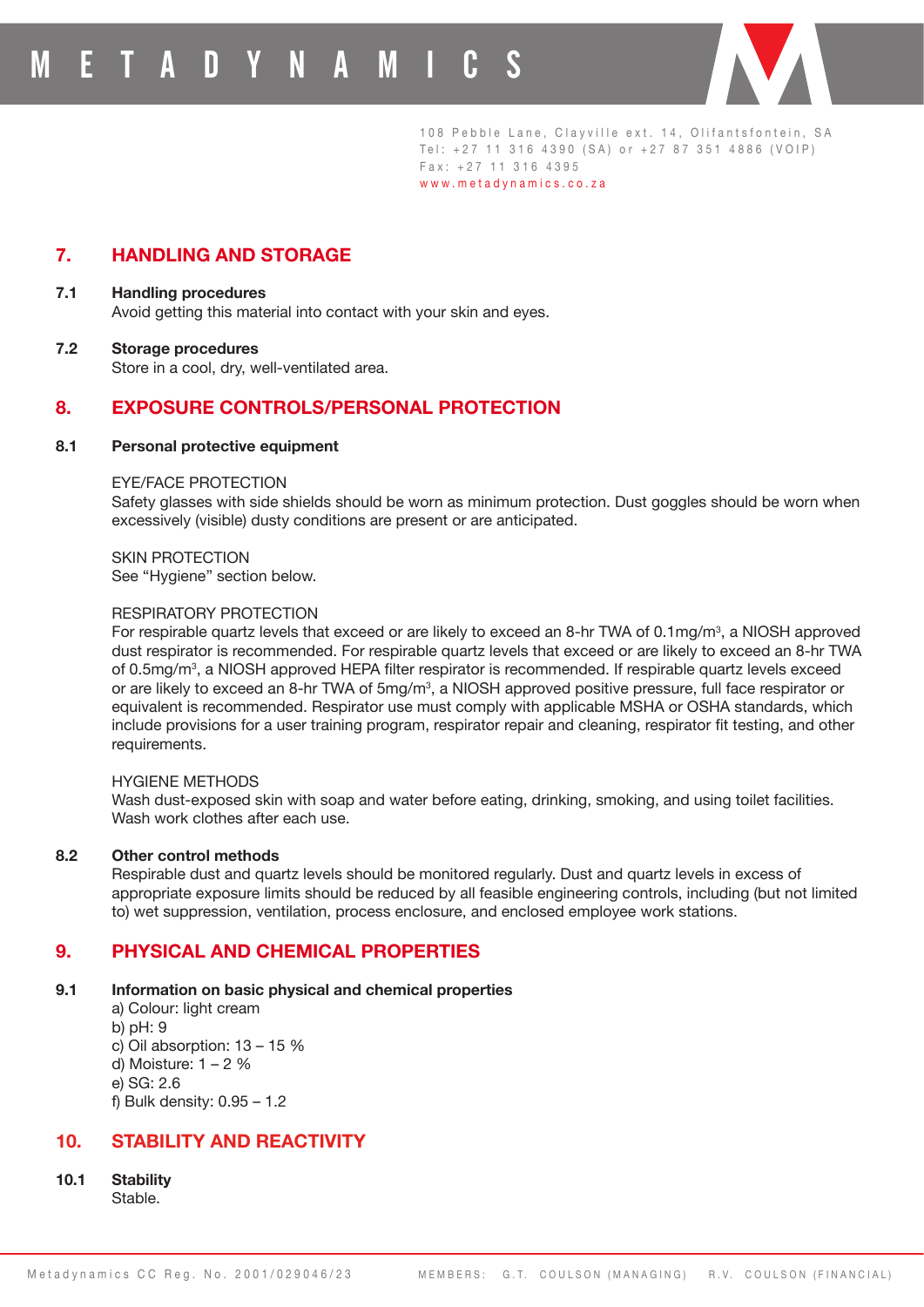

108 Pebble Lane, Clayville ext. 14, Olifantsfontein, SA Tel: +27 11 316 4390 (SA) or +27 87 351 4886 (VOIP) Fax: +27 11 316 4395

www.metadynamics.co.za

## **10.2 Conditions to avoid**

Avoid contact with incompatible materials (see below).

## **10.3 Incompatible materials**

 Contact with powerful oxidising agents such as fluorine, boron trifluoride, chlorine trifluoride, manganese trifluoride, and oxygen difluoride may cause fire and/or explosions. Silica dissolves readily in hydrofluoric acid producing a corrosive gas – silicon tetrafluoride.

## **10.4 Hazardous decomposition products**

 Limestone ignites on contact with fluorine and is incompatible with acids, alum, ammonium salts, and magnesium. Silica reacts violently with powerful oxidising agents such as fluorine, boron trifluoride, chlorine trifluoride, manganese trifluoride, and oxygen difluoride yielding possible fire and/or explosions. Silica dissolves readily in hydrofluoric acid producing a corrosive gas – silicon tetrafluoride.

## **10.5 Hazardous polymerisation**

Not known to polymerise.

## **11. TOXICOLOGICAL INFORMATION**

## **11.1 Acute toxicity**

EYE CONTACT

Direct contact with dust may cause irritation by mechanical abrasion.

SKIN CONTACT

Direct contact may cause irritation by mechanical abrasion.

## SKIN ABSORPTION

 Not expected to be a significant exposure route.

#### **INGESTION**

Expected to be practically non-toxic. Ingestion of large amounts may cause gastrointestinal irritation and blockage.

INHALATION: Dusts may irritate the nose, throat, and respiratory tract by mechanical abrasion. Coughing, sneezing, and shortness of breath may occur following exposures in excess of appropriate exposure limits.

#### **11.2 Chronic toxicity**

Prolonged and repeated inhalation of respirable crystalline silica-containing dust in excess of appropriate exposure limits has caused silicosis, a lung disease. Not all individuals with silicosis will exhibit symptoms (signs) of the disease. However, silicosis can be progressive, and symptoms can appear at any time, even years after exposure has ceased. Symptoms of silicosis may include, but are not limited to, the following: shortness of breath; difficulty breathing with or without exertion; coughing; diminished work capacity; diminished chest expansion; reduction of lung volume; right heart enlargement and/or failure. Smoking may increase the risk of developing lung disorders, including emphysema and lung cancer. Persons with silicosis have an increased risk of pulmonary tuberculosis infection. Respirable dust containing newly broken silica particles has been shown to be more hazardous to animals in laboratory tests than respirable dust containing older silica particles of similar size. Respirable silica particles which had aged for sixty days or more showed less lung injury in animals than equal exposures of respirable dust containing newly broken particles of silica.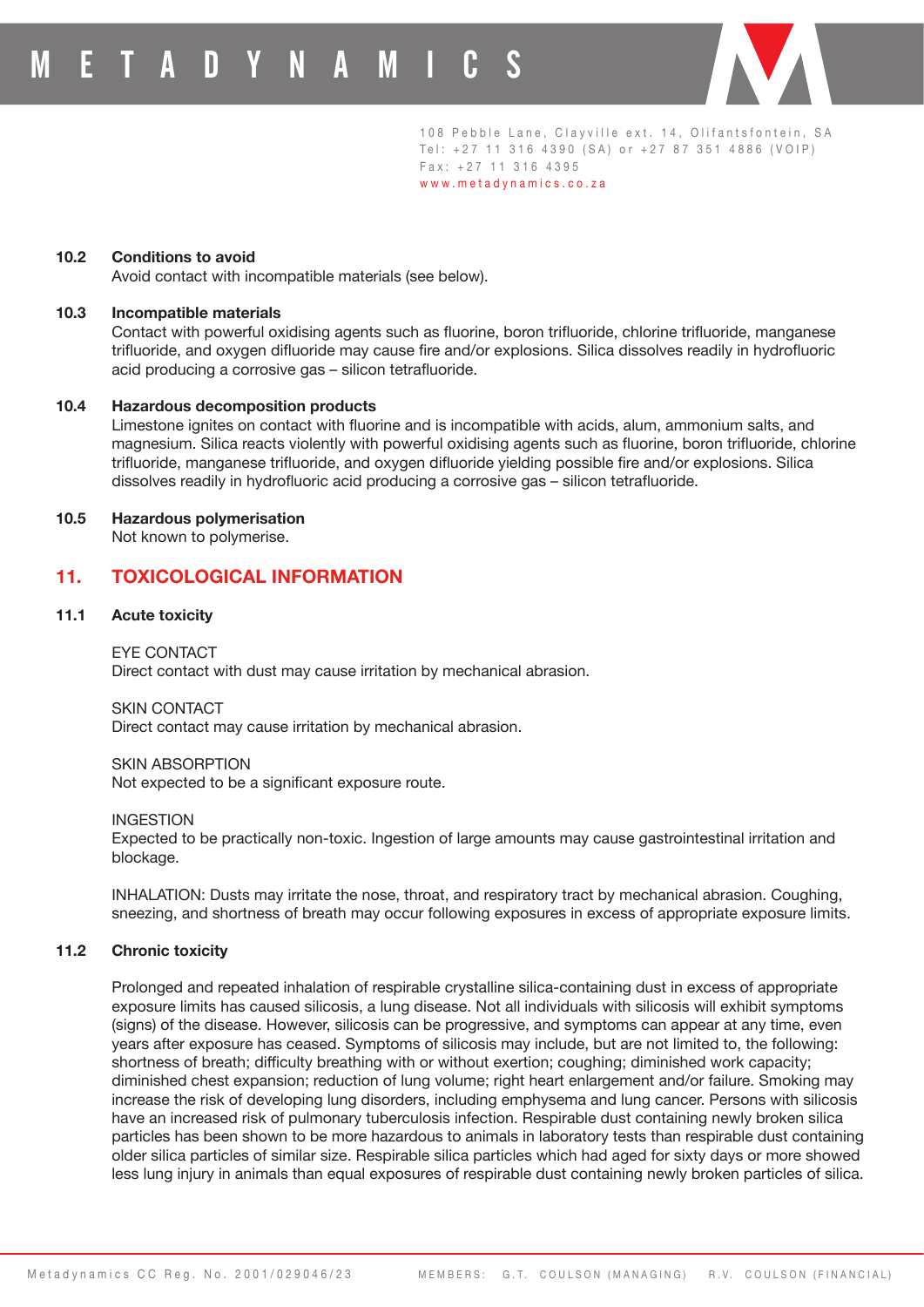

108 Pebble Lane, Clayville ext. 14, Olifantsfontein, SA Tel: +27 11 316 4390 (SA) or +27 87 351 4886 (VOIP) Fax: +27 11 316 4395

www.metadynamics.co.za

There are reports in the literature suggesting that excessive crystalline silica exposure may be associated with adverse health effects involving the kidney, scleroderma (thickening of the skin caused by swelling and thickening of fibrous tissue) and other autoimmune disorders. However, this evidence has been obtained primarily from case reports involving individuals working in high exposure situations or those who have already developed silicosis; and therefore, this evidence does not conclusively prove a causal relationship between silica or silicosis and these adverse health effects. Several studies of persons with silicosis also indicate an increased risk of developing lung cancer, a risk that increases with the duration of exposure. Some of these studies of silicotics do not account for lung cancer confounders, especially smoking. Limestone is not listed as a carcinogen by the International Agency for Research on Cancer (IARC), the National Toxicology Program (NTP), or the Occupational Safety and Health Administration (OSHA). In October 1996, an IARC Working Group re-assessing crystalline silica, a component of this product, designated respirable crystalline silica as carcinogenic (Group 1). The NTP's Report on Carcinogens. 9th edition, lists respirable crystalline silica as a "known human carcinogen." In year 2000, the American Conference of Governmental Industrial Hygienists (ACGIH) listed respirable crystalline silica (quartz) as a suspected human carcinogen (A-2). These classifications are based on sufficient evidence of carcinogenicity in certain experimental animals and on selected epidemiological studies of workers exposed to crystalline silica.

WARNING: This product contains chemical(s) known to the state of California to cause cancer.

## **12. ECOLOGICAL INFORMATION**

## **12.1 Ecotoxicity**

GENERAL PRODUCT INFORMATION Must be prohibited in organic production systems.

COMPONENT ANALYSIS: AQUATIC TOXICITY No ecotoxicity data are available for this product's components.

ENVIRONMENTAL FATE This material shows no bioaccumulation or food chain concentration toxicity potential.

## **13. DISPOSAL CONSIDERATIONS**

## **13.1 Waste treatment methods**

Pick up and reuse clean materials. Dispose of waste materials only in accordance with applicable federal, state, and local laws and regulations.

## **14. TRANSPORT INFORMATION**

**14.1 DOT hazard classification** None.

**14.2 Placard required** None.

#### **14.3 Label required**

Label as required by the OSHA Hazard Communication Standard [29 CFR 1910.1200 (f) and applicable state and local laws and regulations.